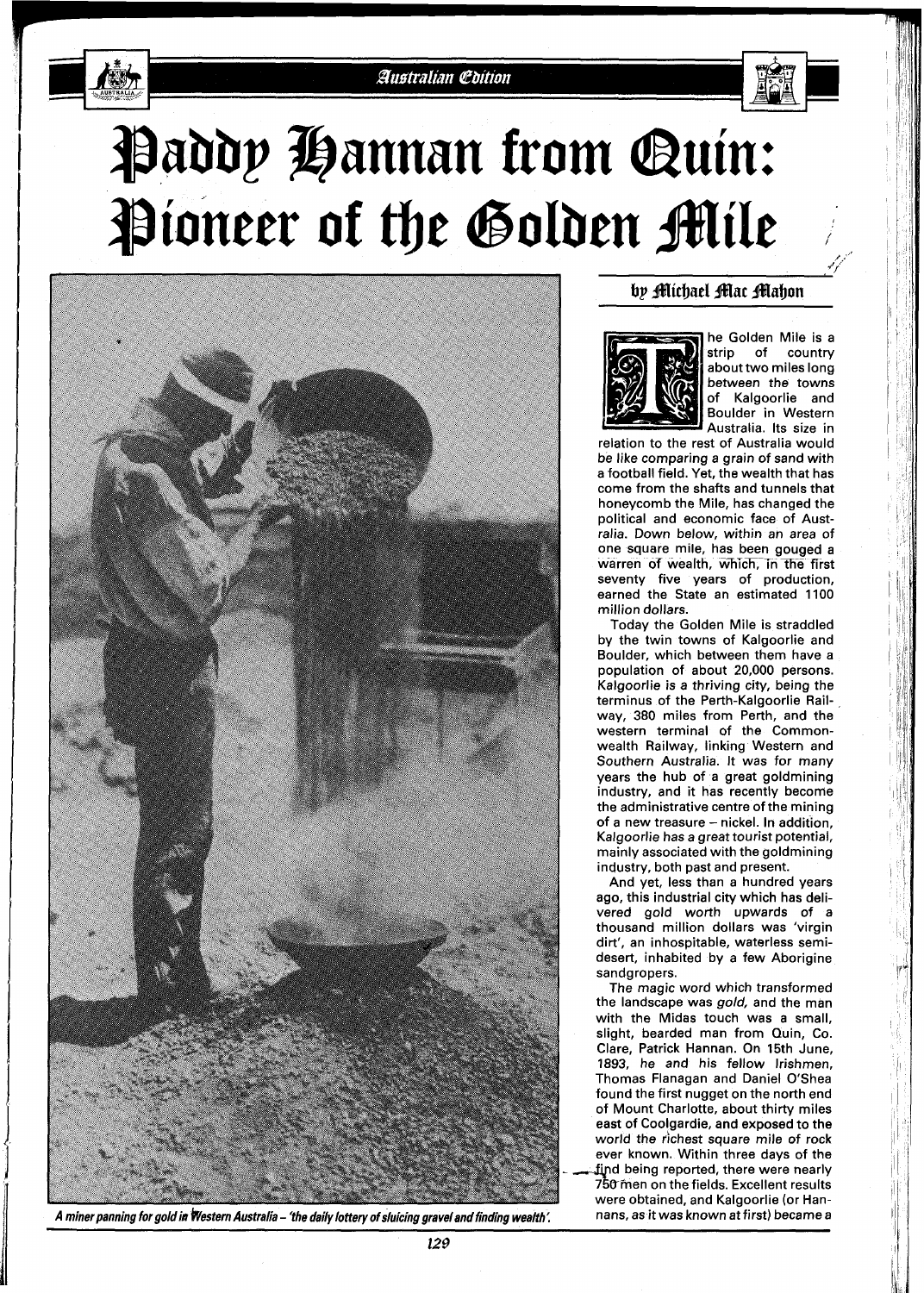The Old Limerick Journal

world-wide name, and its riches attracted men from all walks of life.

The pulse of commerce throbs to-day, Along a broad and busy street, Where once the yellow ounces lay, Beneath the blacks' unheeded feet. The merchant in his office schemes, Where Hannan lifted virgin dirt; The locomotive roars and screams, Where untrod bush the diggings girt; **A** transformation unforetold

By all those men who searched for gold.

Patrick Hannan, or 'Paddy' as he was usually known to his prospecting friends, was born at Ballyroughan, about **4** miles south-east of Quin in 1843. The Hannan homestead is now reduced to rubble and only a tiny fragment of wall remains, incorporated in a field fence on Mrs. Helen Armstrong's farm, on a slope overlooking Rathluby Lake. Bridget Fox, who worked for many years in the Armstrong home, and who died in the thirties, at the age of 103, remembered the Hannan home, and often recalled young Paddy's favourite pastime of playing ball against the gable of the house. Little of the family history is known, but, viewed against the turmoil of the post-Famine years, this is not surprising. It is known, however, that Paddy Hannan emigrated to Australia in 1863. He was then aged twenty, and was only one of the thousands who were arriving in that country at that time from everywhere, attracted by the 1850-1870gold rushes. After working for some years around the various gold-diggings of Ballarat and Bendigo, Hannan went mining in New Zealand for six years. He returned to Australia to prospect in New South Wales, Queensland, Tasmania and South Australia. In 1889 he came to Western Australia, and was a pioneer of the Parkers Range and Southern Cross rushes. A few miles out of Southern Cross is a shaft known as Paddy Hannan's Shaft.

Conditions in the settlements of Western Australia were primitive and difficult in a land where cars and smooth roads were forty years away. The first arrivals lived in tents, or merely spread their swag on the ground. Hard on their heels came camel teams, horse-drawn wagons with water, food, clothing, boots, cases<br>of whiskey, timber for dryblowers ... 'trees and scrub vanished and the place was transformed into one long dustheap'. Soon there were shacks made from hessian hung from poles, canvas, beaten out kerosene tins, anything. Dust from the teamsters and from the diggings was everywhere. Fresh food was non-existent, and they lived on tea, canned meat and 'camp-fire bread' made from flour, water and baking powder. The early towns had no sanitation; flies were abundant and water very scarce. Over 1,000 men buried in



rum plad cou was  $15t$ pla .<br>ord whļ Wh pie

per end unl

> Cé wļ

ch Αİ 'nÌ

to o c c d f

Pre-paid Passage Certificates resord by the underlighti, and period desirous of sending for their femals can have them concerts at h are of the confusion chippers comprising this line, view

|                                                                                     | ×                       | m.               |
|-------------------------------------------------------------------------------------|-------------------------|------------------|
|                                                                                     | a a shekara<br>▓        | a a shekara<br>m |
| Gerta Barrio<br><u> 2000 - San Angel</u>                                            | ma ka<br>111            |                  |
| <b>1979 - 1989 - 1990 - 1990 - 1990 - 1990</b><br><u> Harry Common State (1989)</u> | <u> Timografi</u><br>×. | .                |
| <u> Timbulan k</u>                                                                  | a a shekara             | <b>The Monte</b> |
|                                                                                     | <b>TANA</b>             |                  |
| 8 Mars 20<br>×                                                                      | a a shekara             |                  |
| ×                                                                                   |                         | William Kerna.   |

The conclusion that favorite have so barrenged in the compose of the loved Mart to and trans this county hard been concerted solety for the Australian Dassinger Trade (exception and they bear of the lughest model, and are commuted to gentlement of superses. where notineers and ottention and choose of preveryors have we be **The Community of American Community** 

har further party the control of international control

**'The vessels** ... **are commanded b y gentlemen of experience, whose urbanity and attention to all classes of passengers have won for them a universal reputation** :

H. T. WHEON & Co.,

O KING SHIDI - MARRING

Kalgoorlie cemetery were under 26 years, and few people lived beyond 40. These conditions did not improve until 1903, when a pipeline brought abundant water to the goldfields. Life was strenuous, hard and lonely in a land which had only 'heat, dust, flies and gold'.

For the prospector, life in Western, Australia was particularly rough. The absence of water was the fatal draw-

back, and was responsible, in numerous instances, for terrible deaths in the bush from thirst. All the more reason, therefore, that we must admire the courage of those who ventured on what was as likely as not to prove a 'will o' the wisp' expedition, with only frustration and misery at the end of the trail. ous in<br>
bush<br>
theref<br>
couras<br>
what<br>
what<br>
of the<br>
ration<br>
Two m<br>
set of<br>
the set of the set of the set of the set of the set of the set of the set of the set of the set of the set of the set of the set of the set of the se

On 7th June, 1893 Hannan and his two mates, Flanagan and O'Shea, had set out from Coolgardie following a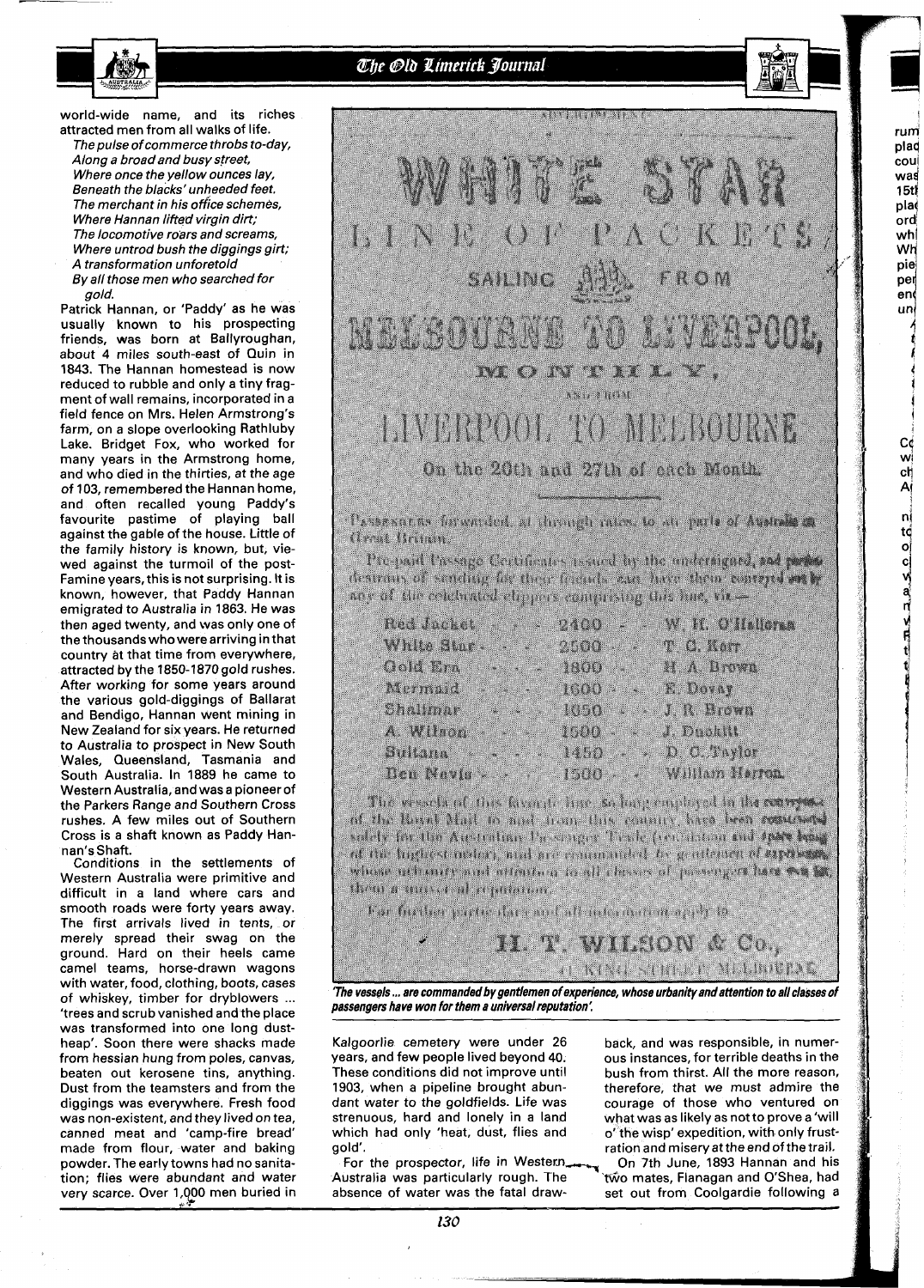Australian Edition

rumour about gold at an indefinite place 'somewhere to the east'. The country was dry and cold, and there was a lack of fresh drinking water. On 15th June they were forced to stop at a place now known as Mount Gharlotte in order to search for one of their horses which had strayed away from the team. While searching forthe animal, the first piece of gold was found. What happened next is recorded in the Occurrence Book at Coolgardie Police Station underthe date, 17th June, 1893:

At 7 p.m. Patrick Hannan reported at the station that he and Thomas Flanagan had discovered payable alluvial gold on the 15th. inst. about thirty miles east north east of Coolgardie and unearthed 100 oz. in two days. Hannan states there is no water on the field.

Constable McLeod, who took the report, was unaware that his brief entry would change the course of Western Australia's history.

The gold rush that followed Hannan's find was the greatest in the history of the country. Men came on foot, on horseback, on camels, by coach or car, all lured by the hope of instant wealth. And so the towns of Kalgoorlie and Boulder were born. Hundreds of men began working claims in the area, which was then known as Hannan's Find. By 1895 the mines that constitute the Golden Mjle had begun to reveal their riches, and a great promotion boom started in London. Hundreds of mining companies were floated to speculate on the rich reefs. The mining and investment boom reached its climax in the wild years between 1897 and 1903. In 1896 a railway line from Kalgoorlie to Perth was opened, thus connecting the capital of Perth with the 'City of Gold'. In 1903 a pipeline brought water 350 miles from a reservoir near Perth. The pipeline worked miracles. Not only did it bring water to the parched towns of the goldfields, it also nurtured the wheatbelt towns along its route.

Neither Paddy Hannan nor his friends made very much out of the find, and Paddy left Kalgoorlie in January, 1894, his intention being, in his own words, to enjoy a holiday, as he had then been in the goldfields for some years. He stated that he was not in the best of health, and had not seen the sea since 1889.

In July, 1897, Paddy Hannan came back as a visitor to Kalgoorlie. He was soon recognised and treated as a very important person. He was entertained officially by the Mayor and afterwards driven in a coach drawn by five horses for a tree-planting ceremony, at the spot where he had camped in June, 1893, and where he had found his first gold. The **Kalgoorlie Miner** reported that, on his return to town, Hannan was

accorded a welcome at Hannan's Club, and elected an honorary member.

After some years in Western Australia, Paddy retired to Victoria, and lived with two nieces at 6 Fallon Street, in the Melbourne suburb of Brunswick. Some few years ago, a plaque to his memory was put on the house by the local council, in co-operation with the Royal Historical Society of Victoria. Even though Hannan was the discoverer of a goldfield that has yielded of gold, it was necessary for the State town hall. About to grant him a pension of 150 dollars poet has written: to grant him a pension of 150 dollars

per annum to sustain him in later year's. He died on the 14th November, 1925, at the age of 82, and was buried in Melbourne's general cemetery. In recent years the grave has been restored by the Chamber of Mines in Western Australia.

But Kalgoorlie has gone to greater lengths to honour the memory of its distinguished founder. A magnificent bronze statue of Hannan, incorporating a drinking fountain in the shape of a over a thousand million dollars worth -values water bag, stands beside the of gold, it was necessary for the State town half. About this mond pentalizing





**Swagman on the road to Wilcannia, New South Wales.**